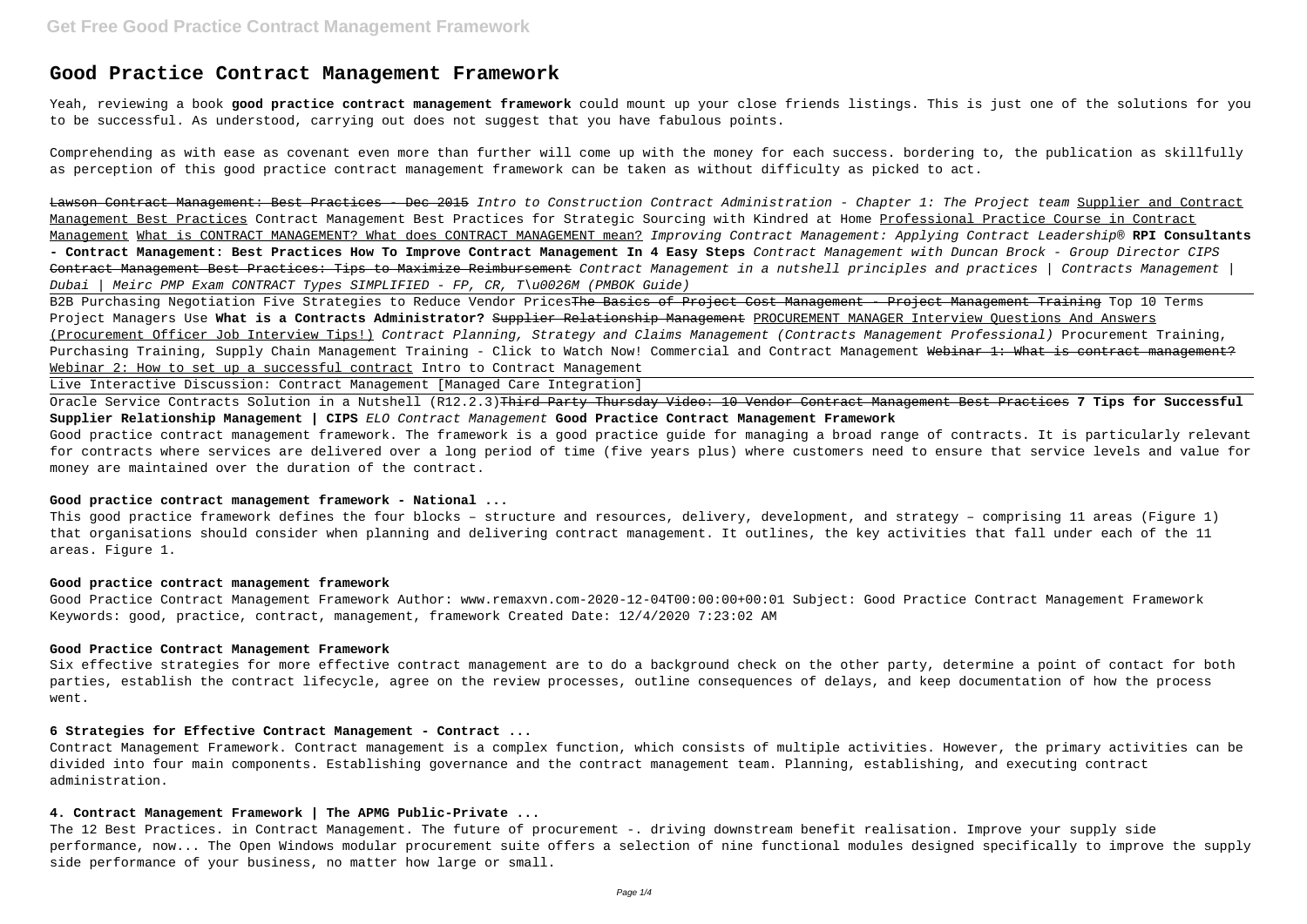# **Get Free Good Practice Contract Management Framework**

#### **The 12 Best Practices in Contract Management**

This is based on the NAO Good practice contract management framework, December 2008 (http://www.nao.org.uk/report/good-practice-contract-managementframework-2-2/) and Areas  $1 - 8$  were used as the...

Contract management refers to the business processes that manage the creation, implementation, and evaluation of contracts to maximize business performance and minimize risk. Contract management is pivotal for your business – Contracts, being legally binding, determine a business's stakeholder relationships, pricing structures, the scope of work, rights and obligations, timelines for projects, warranty provisions, etc.

# **Ultimate Guide to Contract Management: Benefits & Best ...**

The Contract Management Framework (CMF) is a high level document that sets out the requirements for government institutions pertaining to the management of, and accounting for, contract agreements.

#### **CONTRACT MANAGEMENT FRAMEWORK SUMMARY**

A Successful Contract Management Strategy. The growing recognition of the need to automate and improve contractual processes and satisfy increasing compliance and analytical needs has also led to an increase in the adoption of more formal and structured contract management procedures and an increase in the availability of software applications designed to address these needs.

### **Guide to Contract Management | CIPS**

# **CONTRACT MANAGEMENT FRAMEWORK - National Treasury**

contract management framework summary – a summary of the fundamental activities to be undertaken during the operational phase of the contract, based on the National Audit Office (NAO) Good practice...

### **Commercial capability: contract management standards - GOV.UK**

Best practice contract lifecycle management solutions must address 5 key capabilities: 1. Reducing costs through shorter cycle times and administrative efficiencies - Through automating contract milestone, payments, processes and reporting organisations can benefit from proactive contract management and reduced administration costs.

# **5 Key Capabilities in Best Practice Contract Management**

Overview. The Western Australian Contract Management Framework (WACMF) Principles identify the different elements required to ensure good practice contract management within existing WA public sector guidelines. They focus on what is required of an agency and of contract managers. For agencies, the WACMF Principles are intended to help guide the whole-of-agency approach to contract management.

# **Western Australian Contract Management Framework Principles**

As a contract manager, lawyer, or compliance officer you can persuade management that contract management software delivers tangible financial benefits. To persuade decision makers who are not as close to or passionate about the details as you are, make these statements the foundation of your presentation. 1.

# **The 5 Best Reasons for Contract Management | Contract ...**

Contract management professional standards Guidance to help any civil servant who works with third-party suppliers or contracts, even if this is only a small part of your role. Published 22 ...

# **Contract management professional standards - GOV.UK**

This framework provides a guide to the contract management process as well as tools and templates to assist you in effectively managing contracts. The contract management framework describes the required responsibilities associated with the three major phases involved in the contract management lifecycle. Phase 1 –Contract set-up

# **Office of the Chief Advisor - Procurement**

Contract Management and Administration is the process of managing the end to end contract lifecycle to ensure that the parties meet their contractual obligations. It involves decision-making and timely flow of information to achieve project goal in conformity with the contract documents.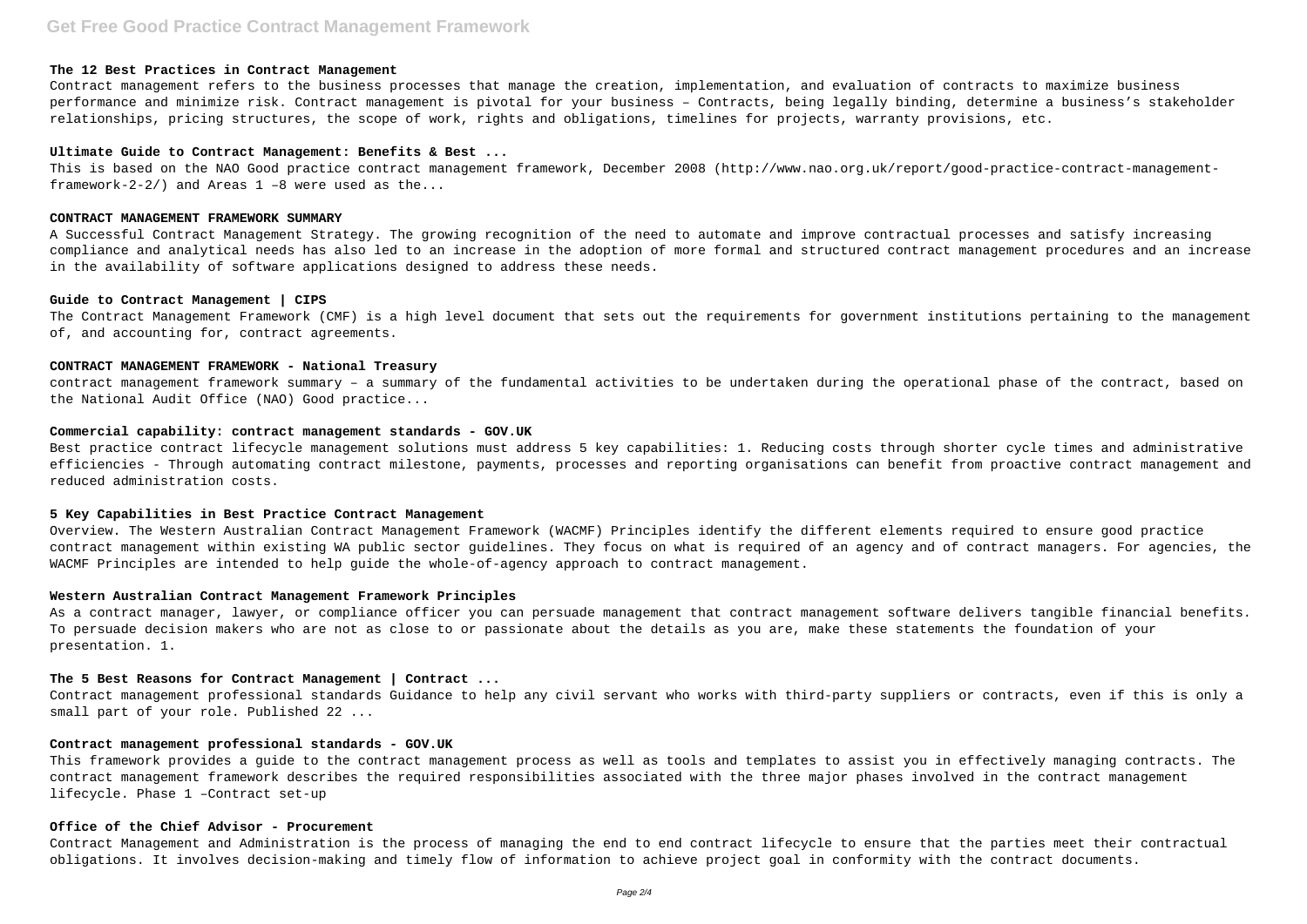# **Get Free Good Practice Contract Management Framework**

This NAO report (HCP 65, session 2008-09, ISBN 9780102954487), examines how well central government organisations are managing their service contracts, assessed against the good practice framework for contract management. A further examination was done into the effectiveness of the Office of Government Commerce in supporting central government to improve contract management. The NAO has focused on contracts for information and communication technology, facilities management and business process outsourcing, where the contract had been signed and the service was up and running. In the 2007-08 period, central government spent over £12 billion on service contracts primarily in the areas of information and communications technology, facilities management and business process outsourcing. In total the NAO estimates that £240 million was spent on managing service contracts in the period 2007-08. Delivery of public services, protection against service failure and achievement of value for money are all dependent on effective contract management. The NAO has set out a number of findings and recommendations, including: that contract management is not always accorded the priority it deserves; that less than half the organisations surveyed had an individual with overall responsibility for contract management; that some contracts had taken several years before a proper system of management was actually in place, including resources and performance measures; that one-quarter of comercial directors/heads of procurement rated the level of resources allocated to contract management as poor; that central government do not routinely test their service contracts and good practice risk management practices are not being consistently applied. For the Office of Government Commerce the NAO found that: limited guidance is available on contract management; that central government organisations identified a need for better training for their contract managers; that no cross-government contract management community exists and that monitoring and managing major suppliers had focused mainly on the IT sector.

In 2007-08, central government spent over £12 billion on service contracts, primarily in the areas of information and communication technology, facilities management and business process outsourcing, and an estimated £240 million on managing these contracts. In most cases central government monitors the performance of its suppliers, but it makes limited use of financial incentives to encourage suppliers to improve performance and does not always apply financial penalties where suppliers under-performed. Testing of value for money of ongoing services and contract changes is variable. Planning and governance is one of the weaker areas of contract management. Less than half the organisations surveyed had an individual with overall responsibility for contract management, and there was no documented plan for managing 28 per cent of contracts. In addition, many contracts do not have in place some or all of the elements of good practice risk management. No commercial director/head of procurement rated the level of resources allocated to the management of their major contracts as 'good', and 22 per cent of contract managers considered they did not have time to perform their responsibilities well. Most contract managers had undertaken relevant training, although 60 per cent of organisations did not provide a structured training programme for their staff. The Office of Government Commerce is to issue further guidance on contract management in April 2009, building on the good practice framework it published jointly with the National Audit Office, and it is working to improve the provision of training on contract management. It is also extending its monitoring of major suppliers to government, and is reviewing recent examples of service failure where contractors failed to perform to identify lessons for the future.

IT Outsourcing Part 2: Managing the Sourcing Contract covers all the processes for managing the contract, from the transition phase through to normal operational service and contract termination.Developed for IT practitioners as well as commercial and contract managers, this expert guide provides practical and concise advice on best practices in: a) good contract development as the foundation for contract management (especially service quality, performance measurement and communications);b) an appropriate governance framework;c) selecting the right individuals, with appropriate authority in key roles;d) the appropriate use of external expert advice;e) continuity of people involved in the contract, right from the early stages of the RFP through transition to everyday operational service;f) effective relationship management, with mutual respect and good communications;g) a collaborative customerdriven business attitude based on mutual trust and understanding and flexibility in day-to-day administration of the contract, with willingness for a win-win approach when problems arise.This title complements IT Outsourcing Part 1: Contracting the Partner and, together, these two guides provide readers with a comprehensive best practice approach to this important business discipline.

Commercial Management: theory and practice defines the role of commercial management within project-oriented organisations, providing a framework for and helping to develop a critical understanding of the factors that influence commercial management practice. It also identifies generic aspects of this practice and provides a theoretical foundation to these activities, by reference to existing and emergent theories and concepts, as well as to relevant management best practice. The book is structured into four parts: Part 1 Introduction – Commercial Management in Project Environments explores the nature of commercial practice within project-oriented organisations at the buyer-seller interface. It presents a Commercial Management framework, which illustrates the multiple interactions and connections between the purchaser's procurement cycle and a supplier's bidding and implementation cycles. Additionally, it outlines the principle activities undertaken by the commercial function, identifies the skills and abilities that support these activities and reviews the theories and concepts that underpin commercial practice. Finally, it identifies areas of commonality of practice with other